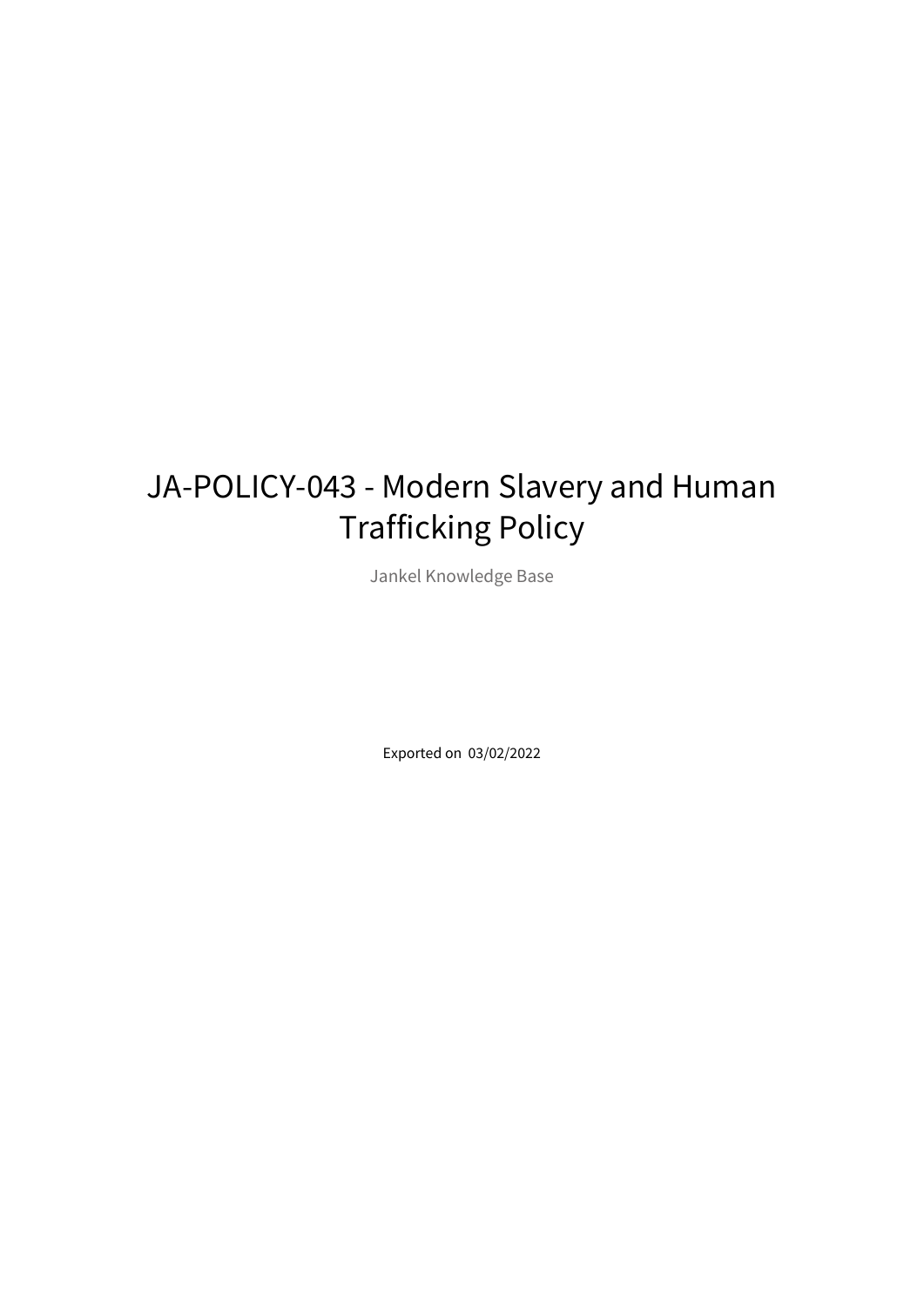## Table of Contents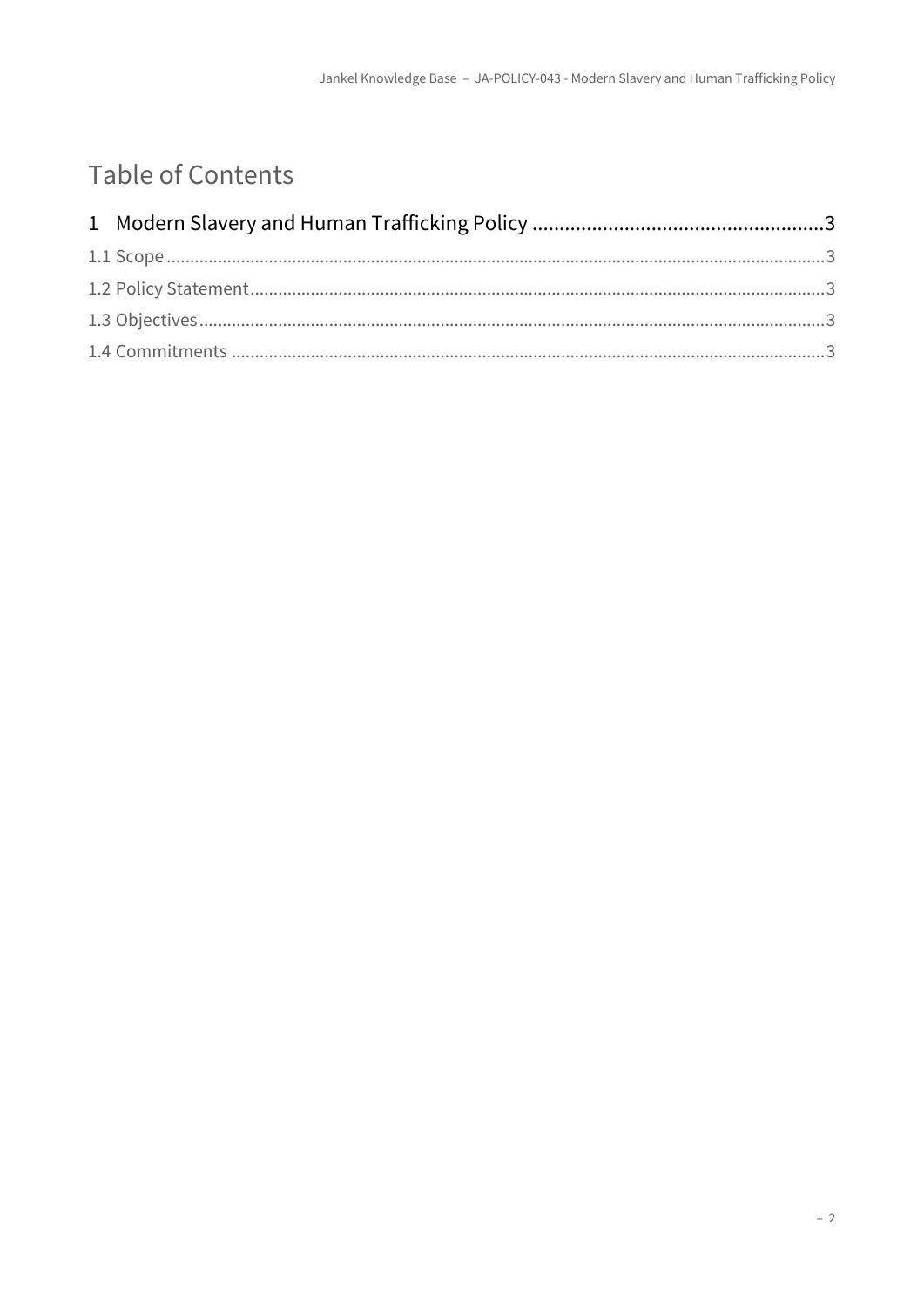### <span id="page-2-0"></span>1 **Modern Slavery and Human Trafficking Policy**

#### <span id="page-2-1"></span>1.1 **Scope**

This policy applies to all employees of Jankel Armouring Limited (JAL) and aims to set out guiding principles, for the scope of activity and procedures relating to modern slavery and human trafficking. Jankel will endeavour to ensure its business operations are free from modern slavery and human trafficking, in line with the latest revision of the Modern Slavery Act.

#### <span id="page-2-2"></span>1.2 **Policy Statement**

Jankel recognises the potential exposure to modern day slavery or human trafficking for staff or agents engaged by Jankel and within its supply chain. Whilst the majority of our direct suppliers are based in Europe and UK, we recognise that our extended supply chain may originate from around the world.

#### <span id="page-2-3"></span>1.3 **Objectives**

The objectives of this policy are:

- To carry out audits to check that all our employees are paid at least the National living wage
- To ensure all employees have the right to work in the UK
- We consider our agency labour providers against the Ethical trading Initiative(ETI) base code standards
- To check and follow up any non-conformances raised in a timely manner
- To report any concerns about slavery or trafficking

#### <span id="page-2-4"></span>1.4 **Commitments**

We shall be a company that anybody working for us, or on our behalf, to support and uphold the following measures to safeguard against modern slavery and human trafficking:

- We have a zero tolerance approach to modern slavery and human trafficking in any part of our business and our supply chains
- The prevention, detection and reporting of modern slavery in any part of our organisation or supply chain is the responsibility of all those working for us or on our behalf. Workers must not engage in, facilitate or fail to report any activity that might lead to, or suggest, a breach of this policy.
- We are committed to engaging with our stakeholders and suppliers to address the risk of modern slavery in our operations and supply chain
- We take a risk based approach to our contracting processes and keep them under review. We assess whether the circumstances warrant the inclusion of specific prohibitions against the use of modern slavery and